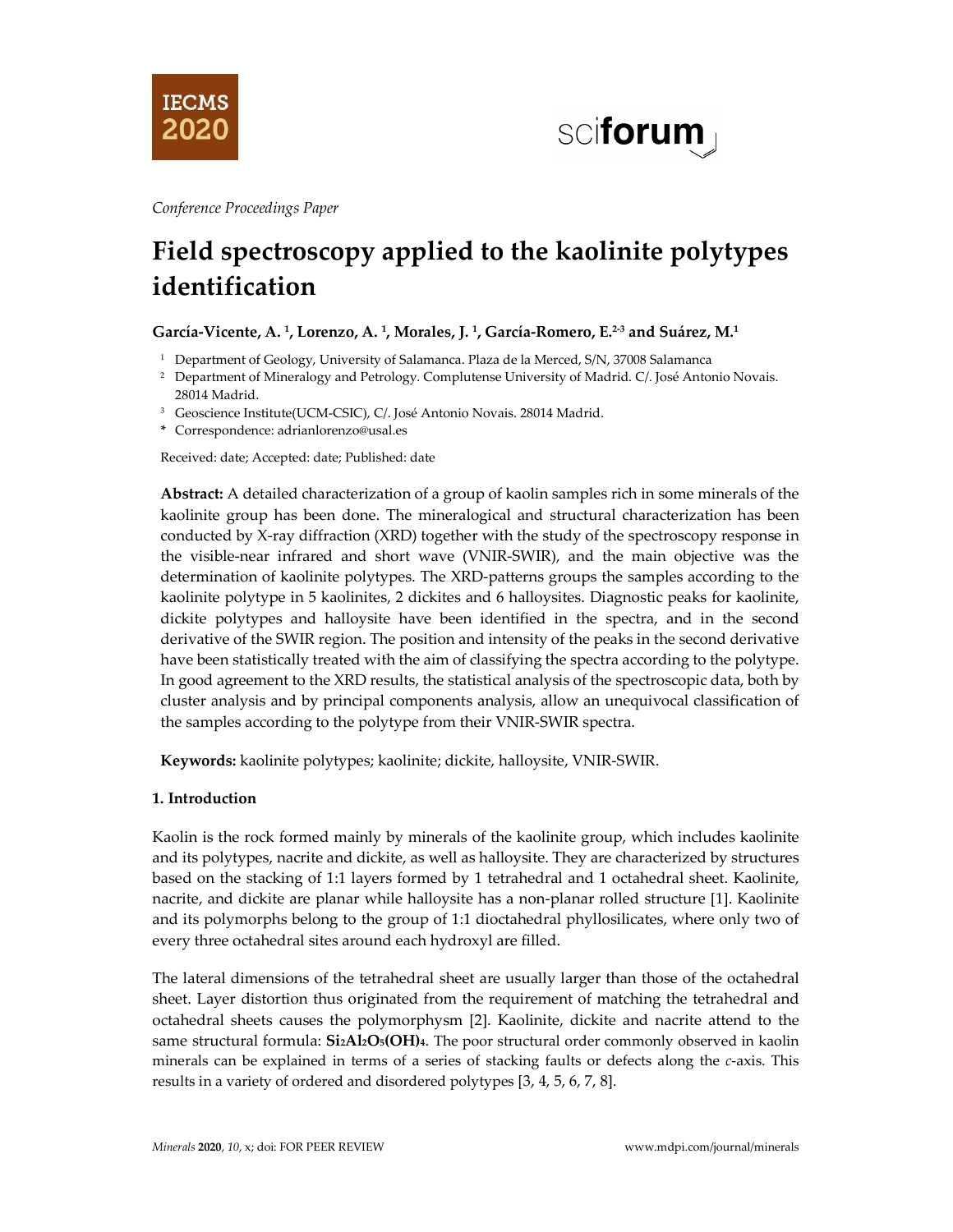In halloysite there is a displacement respect to the crystallographic *x* and *y* axes, and *c* parameter varies depending on whether it is halloysite (hydrated) or metahalloysite (dehydrated), whose structural formula is **Si2Al2O5(OH)4.nH2O** [9]. Hydrated halloysite has a kaolinite-like structure, except for a layer of water that is hydrogen bonded to the sheet.

The mineralogical and structural characterization has been conducted by X-ray diffraction (XRD) together with the visible-near infrared and short-wave spectroscopy (VNIR-SWIR) whose main objectives are the mineralogical identification and determination of kaolinite polytypes as well as its analysis and classification through spectral features.

## **2. Materials and Methods**

A detailed characterization of kaolin has been done. For this purpose, 13 samples with high purity were selected from a wider group of kaolin samples.

The identification of the different phases present in the kaolin samples from XRD and VNIR-SWIR measurements required a previous treatment. In the preparation of samples for both techniques, manual grinding was done in agate mortar until the powdered fraction is obtained. X-ray powder diffraction (XRD) measurements were carried out on a BRUKER D8 ADVANCE ECO diffractometer with theta-2theta configuration. The identification of the different mineral phases was carried out by comparison with the patterns collected in the JCPDS file [10] using EVA and X´pert Highscore Plus software. Spectroscopic analysis has been carried out in the near infrared and short-wave infrared, that is, in the range of wavelengths between 400 nm and 2400 nm. An ASD Field Spec 4 equipment has been used that has a spectral resolution of 1nm, using Spectralon© as a reflectance reference target. The spectra obtained were analyzed with the ViewSpecPro and Spectragryph 1.2 [11] software that allow the normalization of the curves and identification of discriminatory features.

## **3. Results**

#### *3.1. X-ray diffraction (XRD)*

All samples show the 060 reflection of phyllosilicates at 1.49  $\AA$ , characteristic of dioctahedral minerals, and at first glance, the profile of a kaolinite with 001 reflection at  $\sim$ 7.1 Å, but a detailled analysis of the XRD patterns allow to identify different in the peak position and intensity related to the different polytipes. According to them, 5 samples have been classified as kaolinite, dividing in turn into ordered kaolinite (samples K18 and K33) and disordered kaolinite (samples K123,GEO and SOC). The position of the basal reflection 001 corresponds to a slightly higher spacing in disordered kaolinite (7.17-7.18 Å) while ordered kaolinite has the 001 reflection at 7.15 Å [12]. It can be deduced that the samples belong to the kaolinite polytype, since up to 14 diagnostic reflections corresponding to kaolinite have been identified and that they are clearly discriminatory from their polytypes, dickite and nacrite as well [13]. Values corresponding to *d*d-spacing that appear in the samples and that discriminate kaolinite from its polytypes are : 4.47 Å, 4.36 Å, 4.18 Å, 3.84 Å,3 .73 Å, 2.75 Å, 2.56 Å, 2.34 Å and 2.29 Å. Furthermore, diagnostic peaks have been identified for ordered kaolinite, not founded in disordered kaolinite, in 4.13 Å, 3.84 Å, 3.73 Å and 3.37 Å (Figure 1).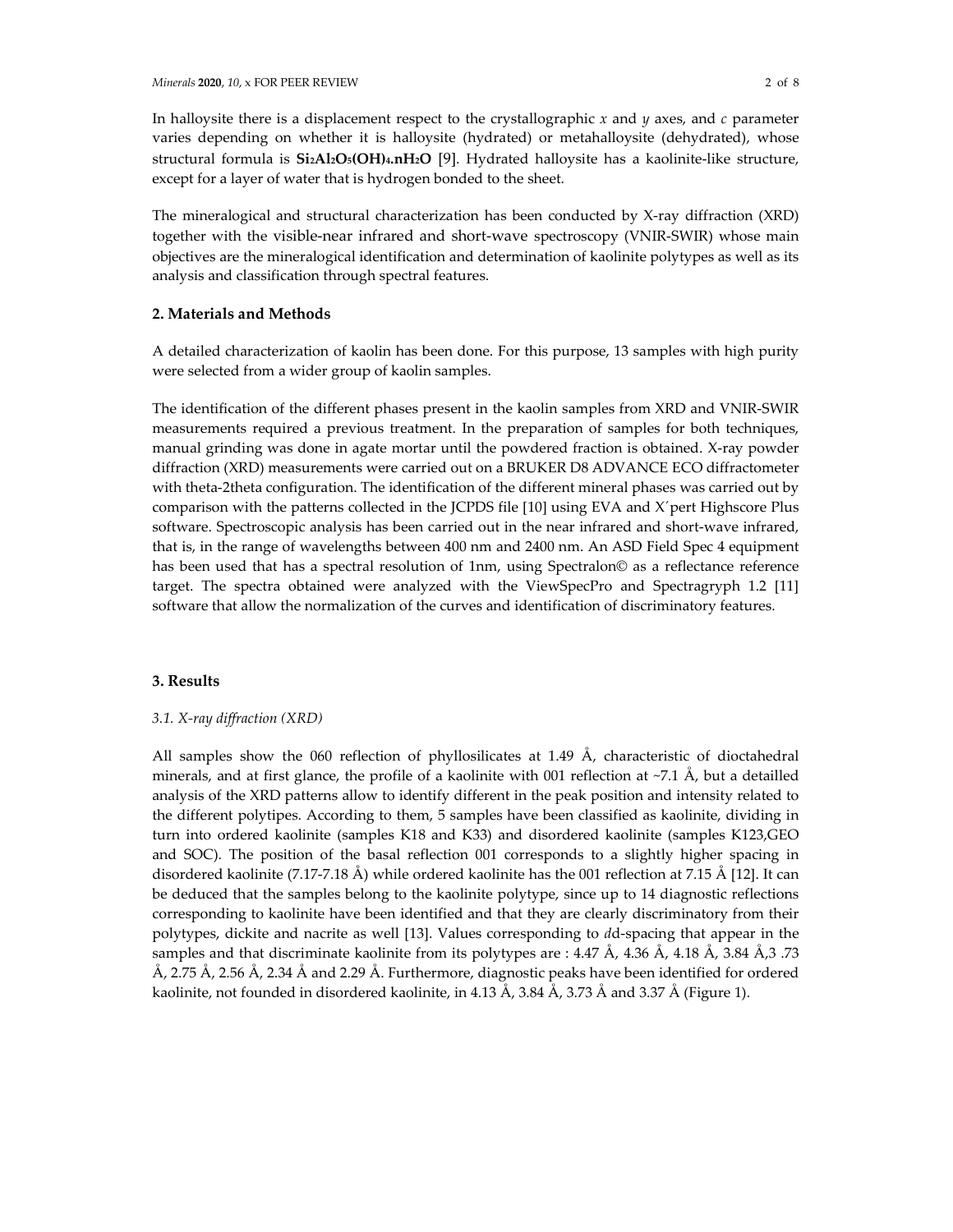

**Figure 1.** Diffractogram of an ordered kaolinite sample.

From the overall, DI20 and D.MEX samples are identidfied as dickite, with 001 reflection at 7.16 Å [13]. Twelve diagnostic reflections have been found in dickite : 7.16 Å,4.44 Å, 4.36 Å ,4.26 Å, 4.12 Å, 3.95 Å, 3.79 Å,3.58 Å, 3.42 Å, 2.42 Å , 2.32 Å and 1.65 Å (Figure 2).



**Figure 2.** Diffractogram of dickite sample.

Six samples (2WD,H12,H14,HBD,HLM and HVA) correspond to halloysite polytype (not planar) [13]. These samples present basal reflection 001 located between 7.20-7.6 Å depending on whether it is halloysite or metahalloysite (Figure 3).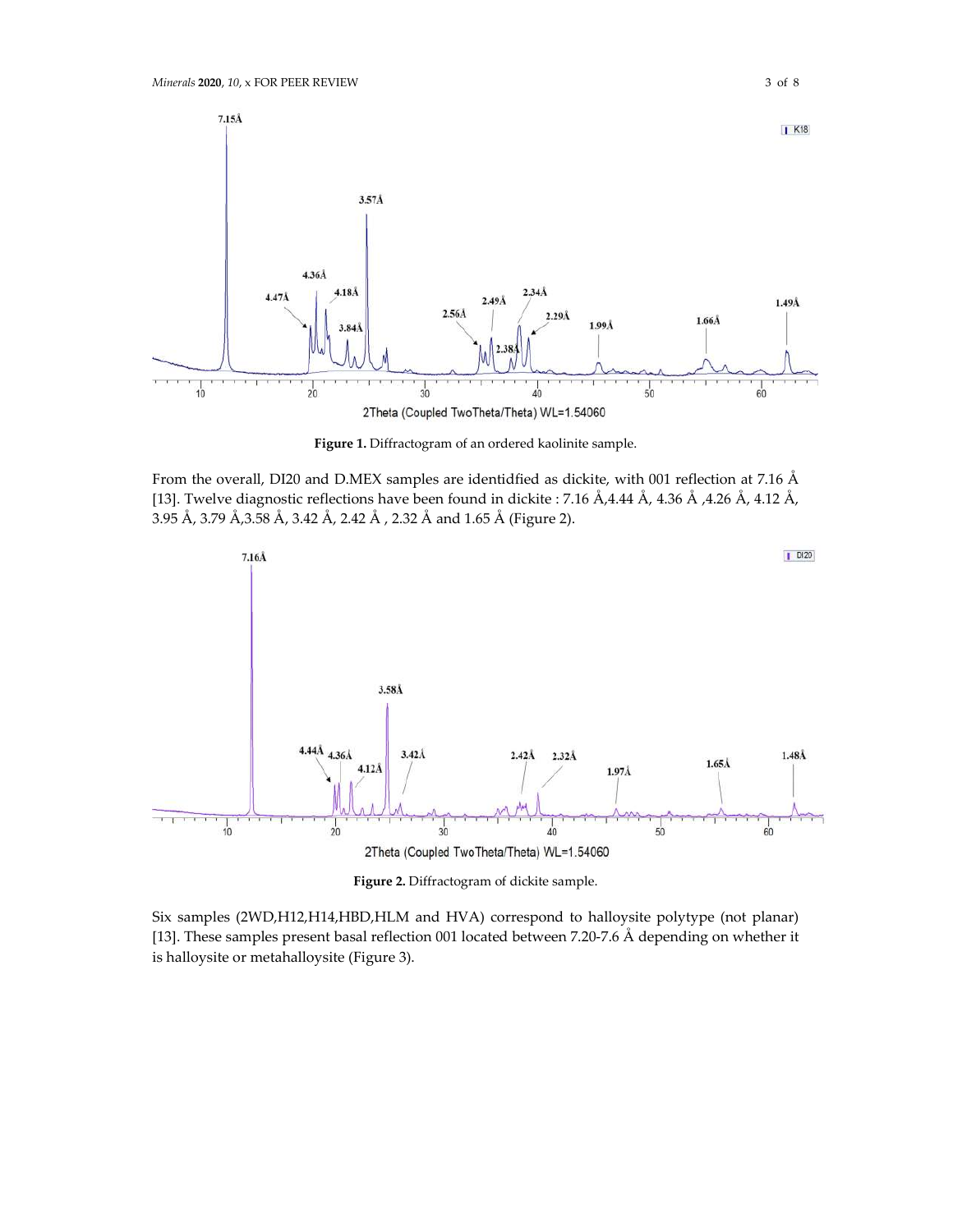

**Figure 3.** Diffractogram of halloysite sample.

Figure 4 shows the cluster analysis done with the diagnostic reflections of all samples, so that, classifies the samples into 3 groups corresponding to each of the polytypes. In turn, one of the groups corresponding to kaolinite is subdivided into ordered kaolinite and disordered kaolinite, according with the classification by XRD.



**Figure 4.** Cluster analysis of difractograms that rank the minerals of the kaolinite group.

#### *3.2. Spectroscopy VNIR-SWIR*

The mineralogical identification has been carried out considering the absorption features located in the spectra and comprised between 1150 nm and 2400 nm, that is, in the near infrared and short wave.

Different phyllosilicates, such as kaolinite and its polytypes, dickite and halloysite, give rise to common absorption bands located in 1414 nm, 2114 nm, 2208 nm and 2383 by [14]. Just as other absorption bands have been identified in 1272 nm, 1862 nm and 2240 nm in the reflectance spectrum (Figure 5). In the reflectance spectrum, the global reflectance is higher in the dickite and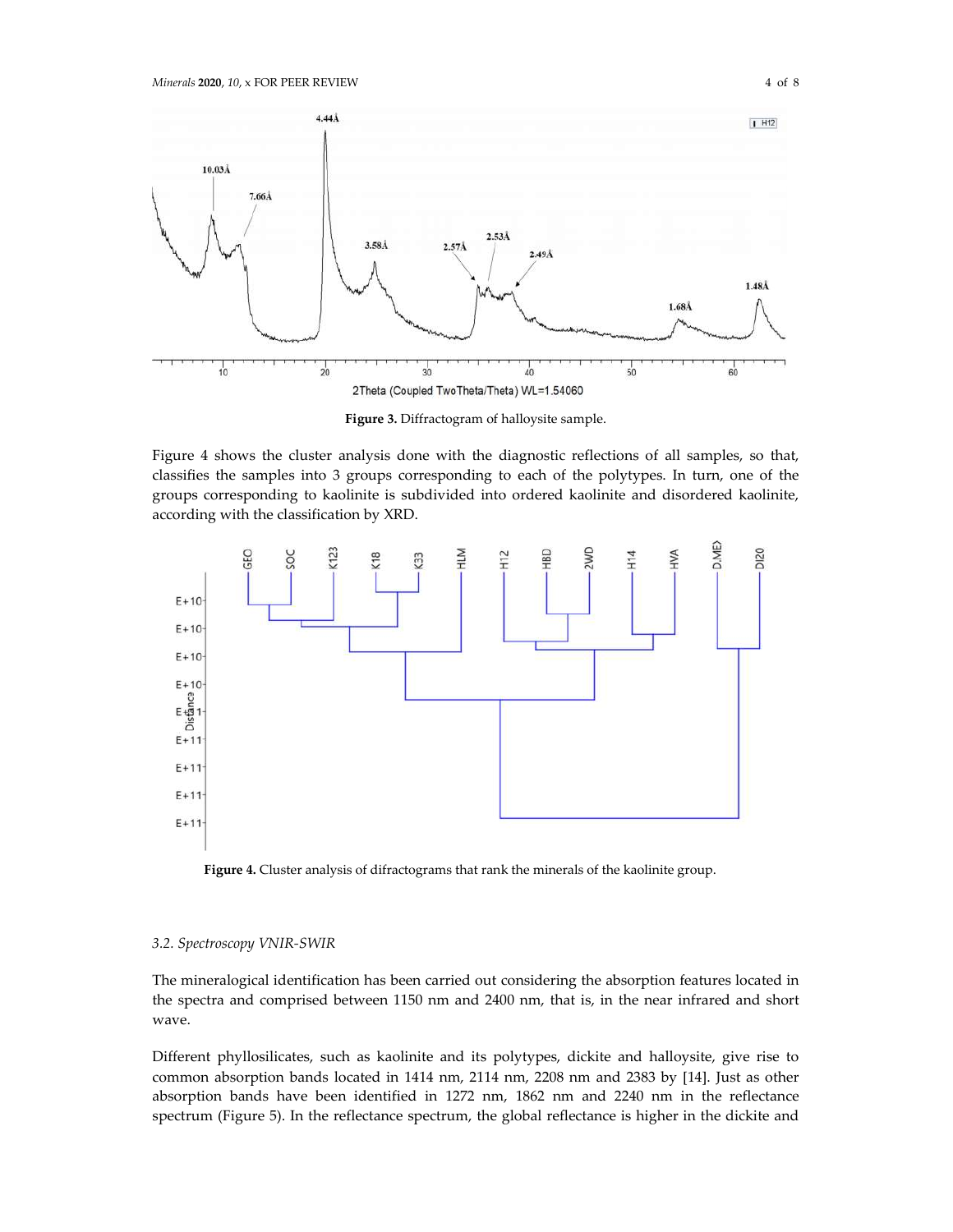kaolinite spectra, thus decreasing for the halloysite spectra. In the latter, the depth and width of the absorption bands located in 1900 nm and 2200 nm increases (Figure 5). The second derivative of the spectra has allowed to identify as peaks shoulder or inflexions of the absorption bands that could not be previously identified, providing also good results.



**Figure 5.** Reflectance spectra of kaolin samples.

#### *3.2.1 Kaolinite*

In kaolinite with high crystallinity, four bands have been found associated with the vibrational O-H process. Three absorption bands identified in 1379 nm, 1393 nm and 1345 nm correspond to inner-surface OH- groups [15]. In ordered kaolinite (blue in Figure 6), the near-infrared bands due to the combination of the stress and bending vibration modes of the OH- groups appear as a doublet at 2180 nm and 2190 nm. The absorption band centered on 2208 nm is associated with the combination of the tension and bending modes of the inner-surface hydroxyl groups. In disordered kaolinite (brown in Figure 6), the shape of the OH- group bands is similar to the region of O-H stress processes, reflecting the degree of disorder of kaolinite. Localized absorption bands are observed at 1340 nm, 1395 nm and 1409 nm that are associated with stress processes in disordered kaolinite [15].



**Figure 6.** Reflectance spectra of kaolinite samples. Blue: ordered kaolinite. Red : disordered kaolinite.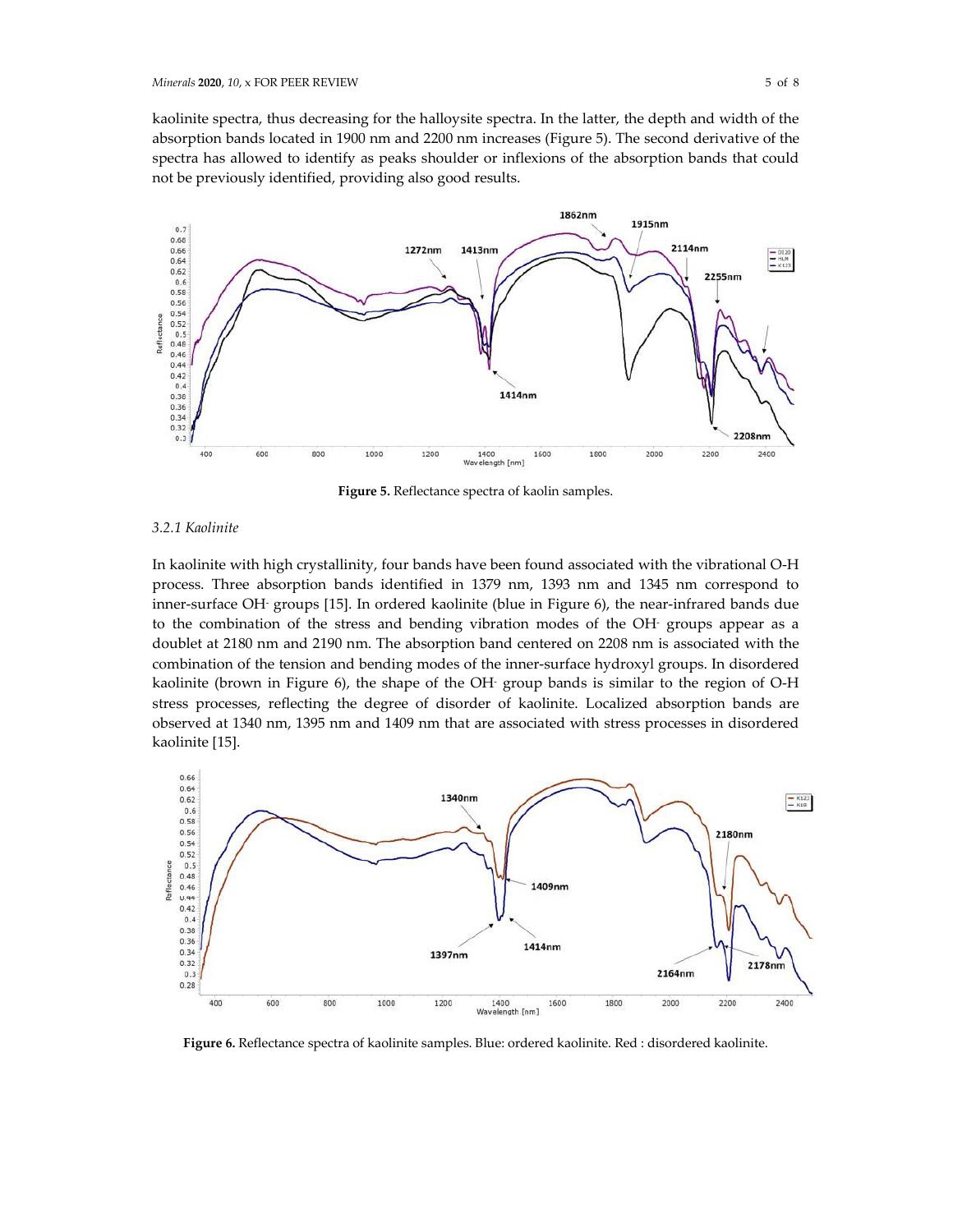#### *3.2.2 Dickite*

The reflectance spectrum of dickite is marked by the absorption band located in 1381 nm, characteristic in this group for being in a lower position than kaolinite. Compared to kaolinite, dickite spectra show narrower and sharper bands in the region of OH- groups [14].The absorption band located at 1381 nm is related to the vibration of the inner surface OH- groups while at 1412 nm it corresponds to the bond vibration of the inner hydroxyl groups (Figure 7) .



**Figure 7.** Reflectance spectra of dickite samples.

#### *3.2.3 Halloysite*

Halloysite reflectance spectra are characterized by having absorption features marked in 1913 nm associated with the vibration of the O-H bond, committing the presence of water in the structure. At 1389 nm an absorption band appears involving the vibration of the inner-surface OH- groups bond [15]. Halloysite spectra show a band labeled at 1414 nm related to the vibration of the bond of inner OH- groups (Figure 8).



**Figure 8.** Reflectance spectra of halloysite.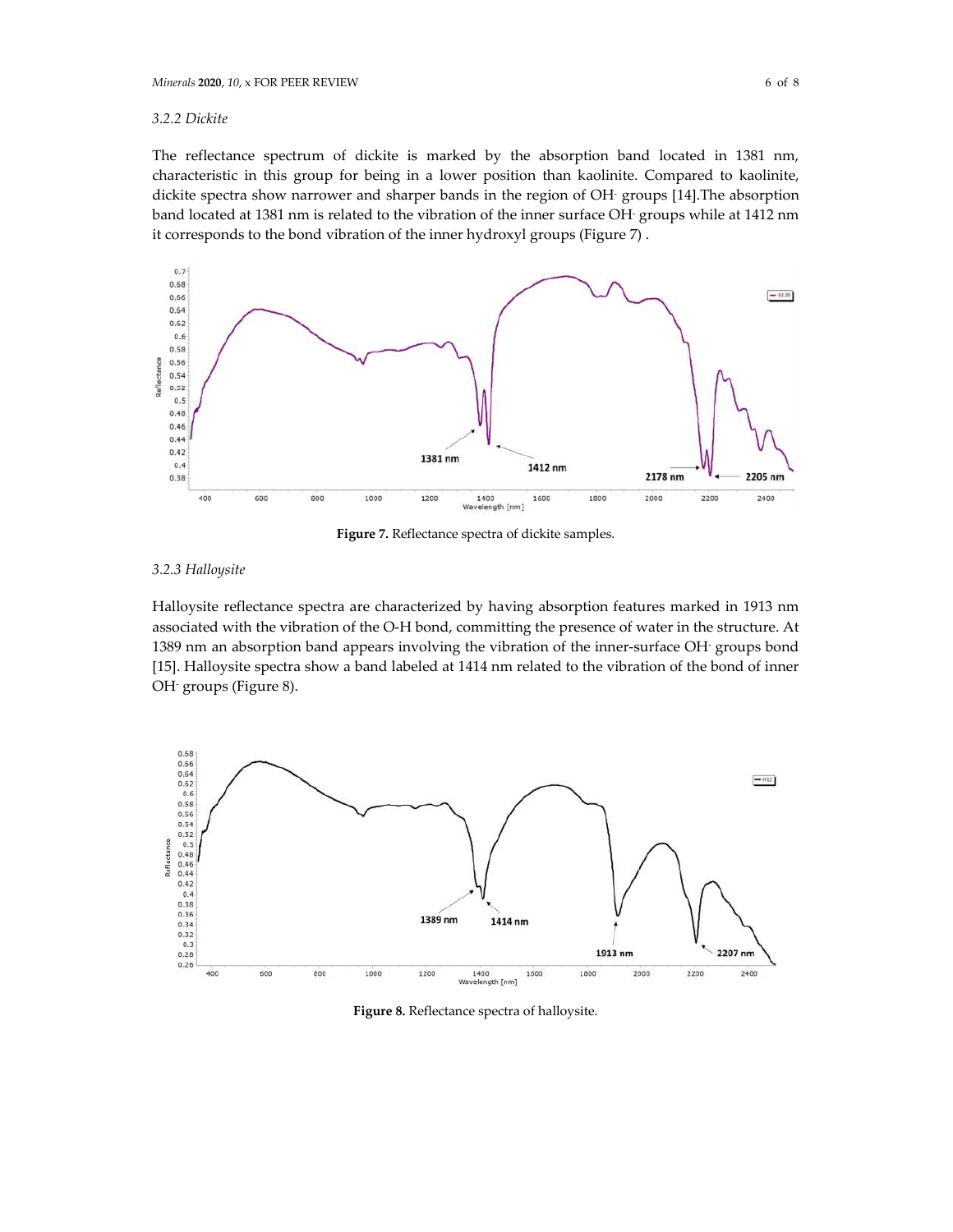Intensities of the peaks of the second derivative were exported to Excel for subsequent statistical analysis. Correlation matrices allowed us to observe the relationship between kaolinite, dickite and halloysite, with respect to each of the wavelengths. Therefore, the wavelengths will be discriminatory for each polytype.

The cluster analysis has been done with the intensities of the wavelengths according to the correlation matrix. 4 groups have been obtained with the wavelengths achieving the maximum possible homogeneity in each established group. In this way, a classification of the absorption bands better correlated with the minerals of the kaolinite group can be obtained.

## **4. Conclusions**

-From the 13 samples studied, 5 have been identified as kaolinite, 2 as dickite and 6 as halloysite. Diagnostic XRD peaks for kaolinite, not found in dickite, appear in 4.47Å, 4.36 Å, 4.18 Å, 3.84 Å, 3.73  $\AA$ , 2.75  $\AA$  and 2.29  $\AA$ . On the other hand, the diagnostic peaks of dickite, not found in kaolinite, appear in 4.44 Å, 4.26 Å, 4.12 Å, 3.95 Å, 3.79 Å, and 2.32 Å. Halloysite has as diagnostic reflections those corresponding to 7.20-7.6 Å, 2.53 Å and 1.68 Å.

-The main discriminatory absorption bands of the different polytypes are the following: 1397 nm, 1414 nm and 2208 nm with kaolinite, 1381 nm and 2178 nm with dickite and finally, 1913 nm and 2138 nm with halloysite.

-Groups of diagnostic peaks for kaolinite, dickite and halloysite polytypes have been identified in the VNIR-SWIR spectrum and in good agreement to XRD mineralogical identification allow an unequivocal classification of kaolinite polytypes.

**Author Contributions:** All authors have read and agreed to the published version of the manuscript and all authors have contributed both to the obtention and discussion of the results.

**Funding:** This research was funded by the Spanish Ministerio de Ciencia e Innovación , grant number PID2019-106504RB-I00.

**Conflicts of Interest:** The authors declare no conflict of interest